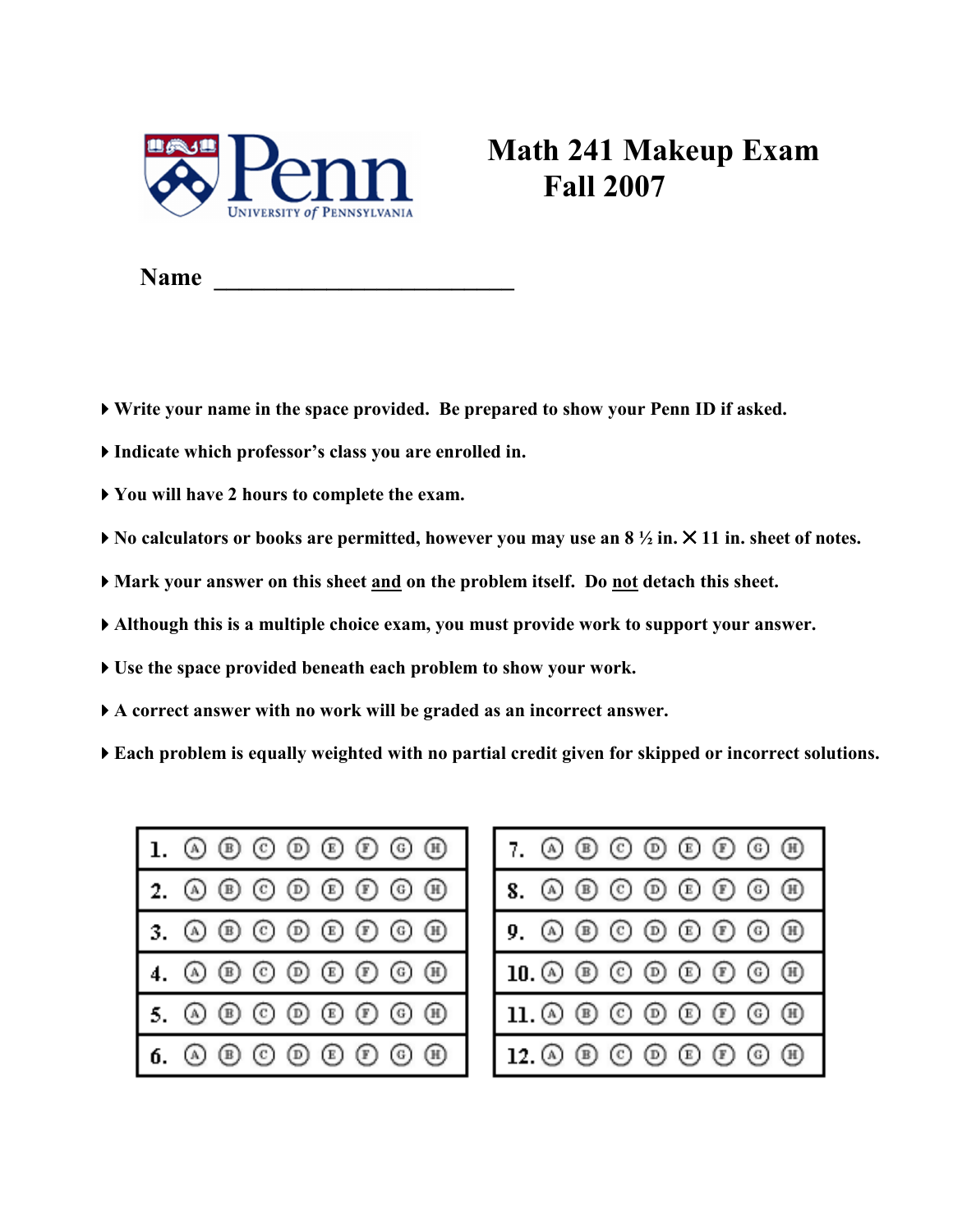|                                                           | 1. Find the radius of convergence for the Taylor series of $f(z) = \frac{1}{z^8 - 1}$ |          |  |
|-----------------------------------------------------------|---------------------------------------------------------------------------------------|----------|--|
| about the point $z = 2\sqrt{2} + 2\sqrt{2}i$ .<br>$(A)$ 1 | (E) 3                                                                                 |          |  |
| (B) $\frac{3}{2}$                                         | $(F)$ $\frac{\ }{2}$                                                                  | $\infty$ |  |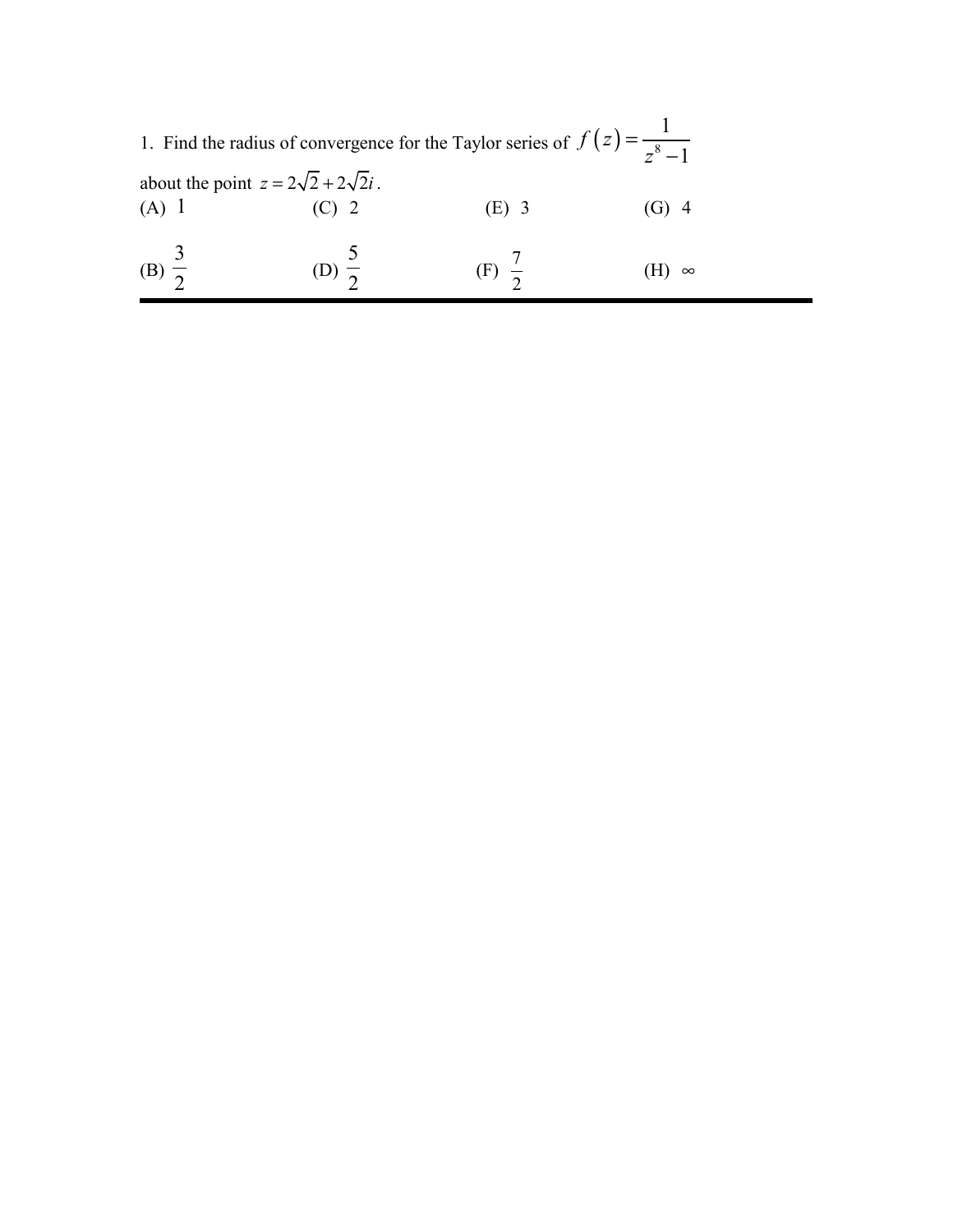2. Consider the Laurent series for the function

$$
f(z) = \frac{z^2 - 2z + 3}{z - 2}
$$

|          | in the region $ z-1 >1$ . What is the coefficient of the $(z-1)^{-2}$ term? |         |         |
|----------|-----------------------------------------------------------------------------|---------|---------|
| $(A) -6$ | $(C) -3$                                                                    | $(E)$ 1 | $(G)$ 3 |
| $(B) -4$ | $(D)$ 0                                                                     | $(F)$ 2 | $(H)$ 6 |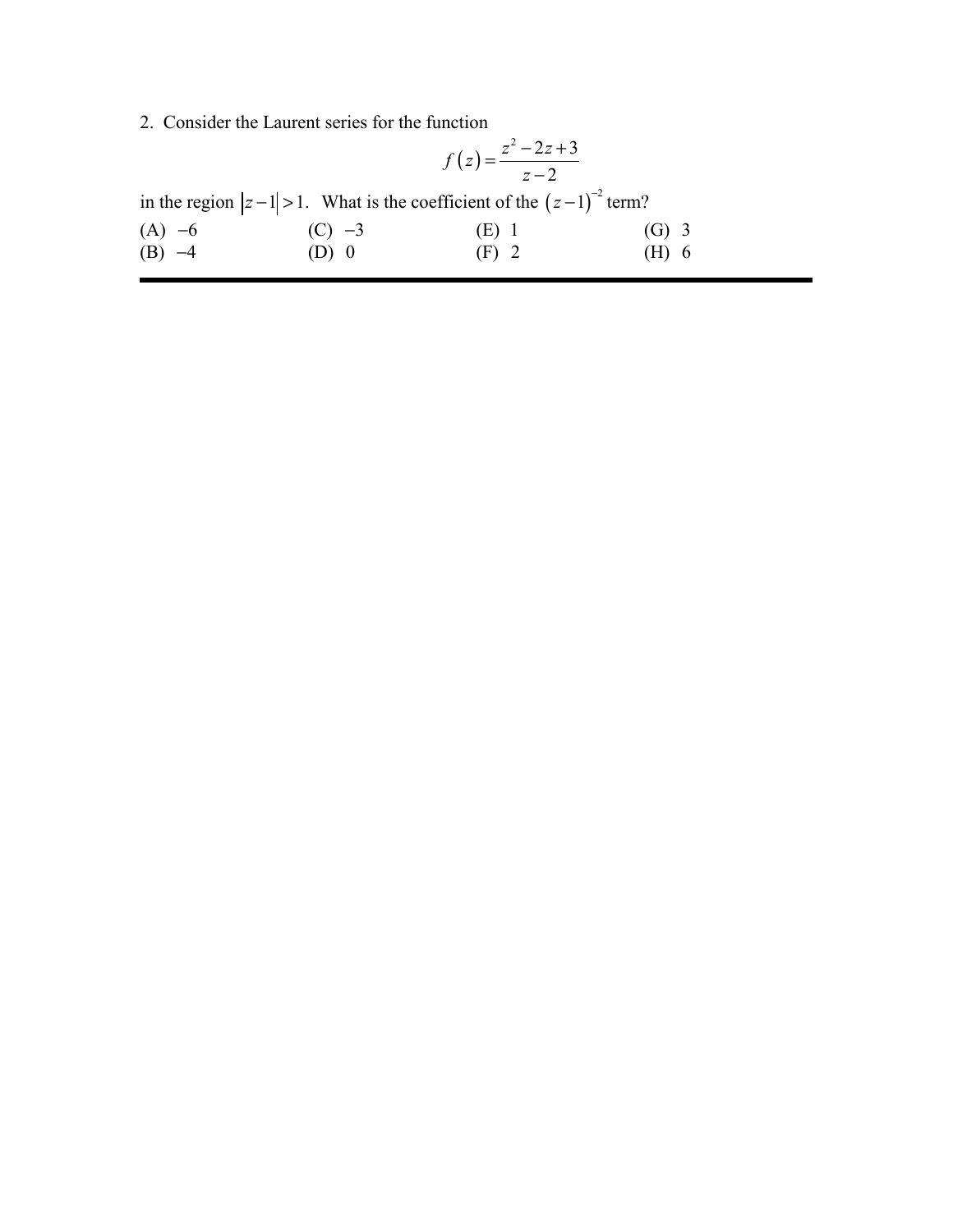3. Find the constant k such that the function  $v(x, y) = 3x^2y + ky^3 - x + 1$  is a harmonic conjugate of the function  $u(x, y) = x^3 - 3xy^2 + y$ .

| $(A) -3$ | $(C) -1$ | (E) 1   | $(G)$ 3 |  |
|----------|----------|---------|---------|--|
| $(B) -2$ | $(D)$ 0  | $(F)$ 2 | $(H)$ 4 |  |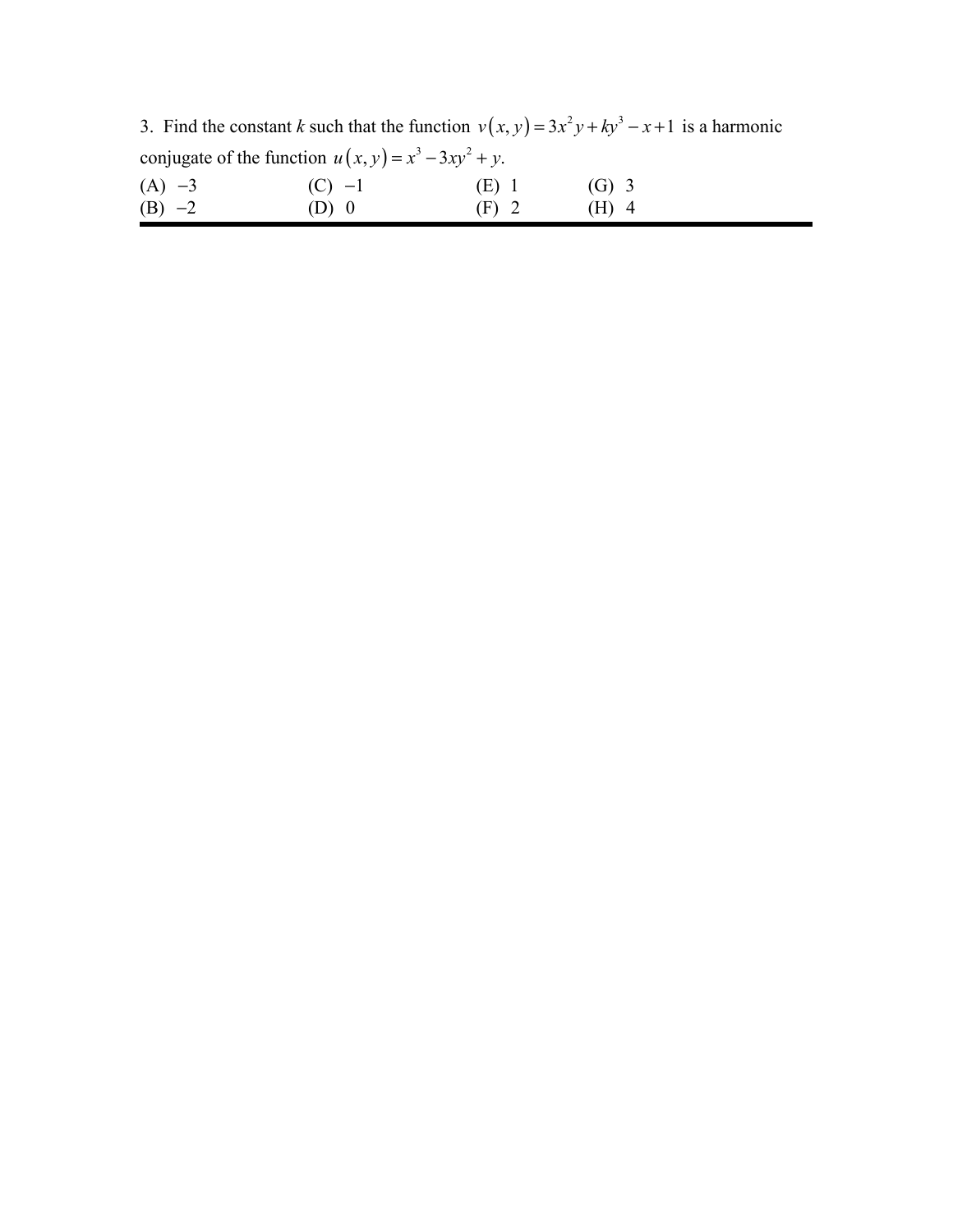$$
\int_{0}^{2i} e^{iz} dz
$$
\n(A)  $i(1-e^{-2})$  (C)  $1-ie^{-2}$  (E)  $i-e^{-2}$  (G)  $1-e^{-2}$   
\n(B)  $i(1+e^{-2})$  (D)  $1+ie^{-2}$  (F)  $i+e^{-2}$  (H)  $1+e^{-2}$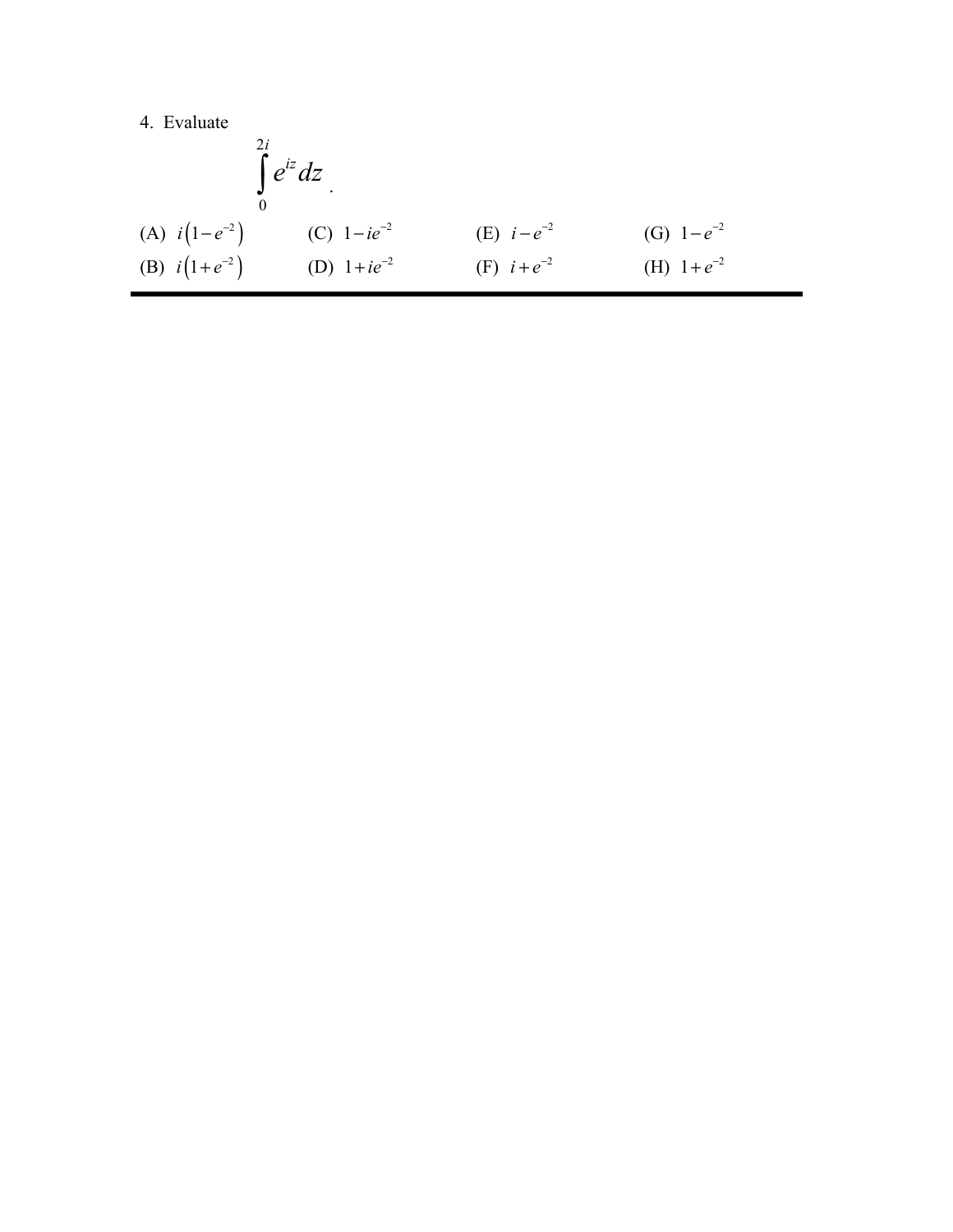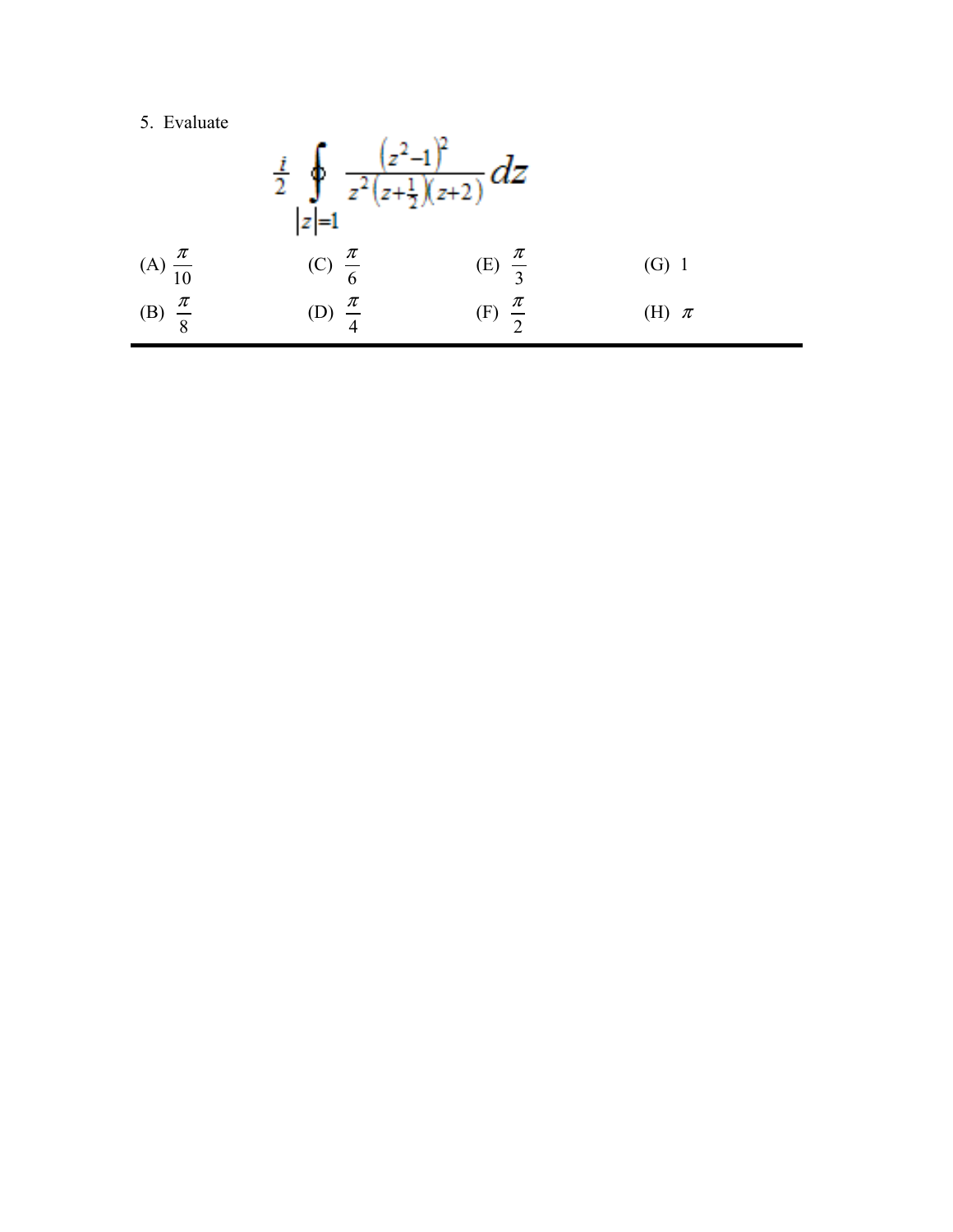|                             | $2\pi$<br>$\int \frac{d\theta}{2-\cos\theta}$ |                            |                     |  |
|-----------------------------|-----------------------------------------------|----------------------------|---------------------|--|
| (A) $\pi$                   | (C) $\frac{2\pi}{3}$                          | (E) $\frac{\pi}{\sqrt{3}}$ | (G) $\frac{\pi}{4}$ |  |
| (B) $\frac{2\pi}{\sqrt{3}}$ | $rac{\pi}{2}$<br>(D)                          | (F) $\frac{\pi}{2}$        | (H) $\frac{\pi}{6}$ |  |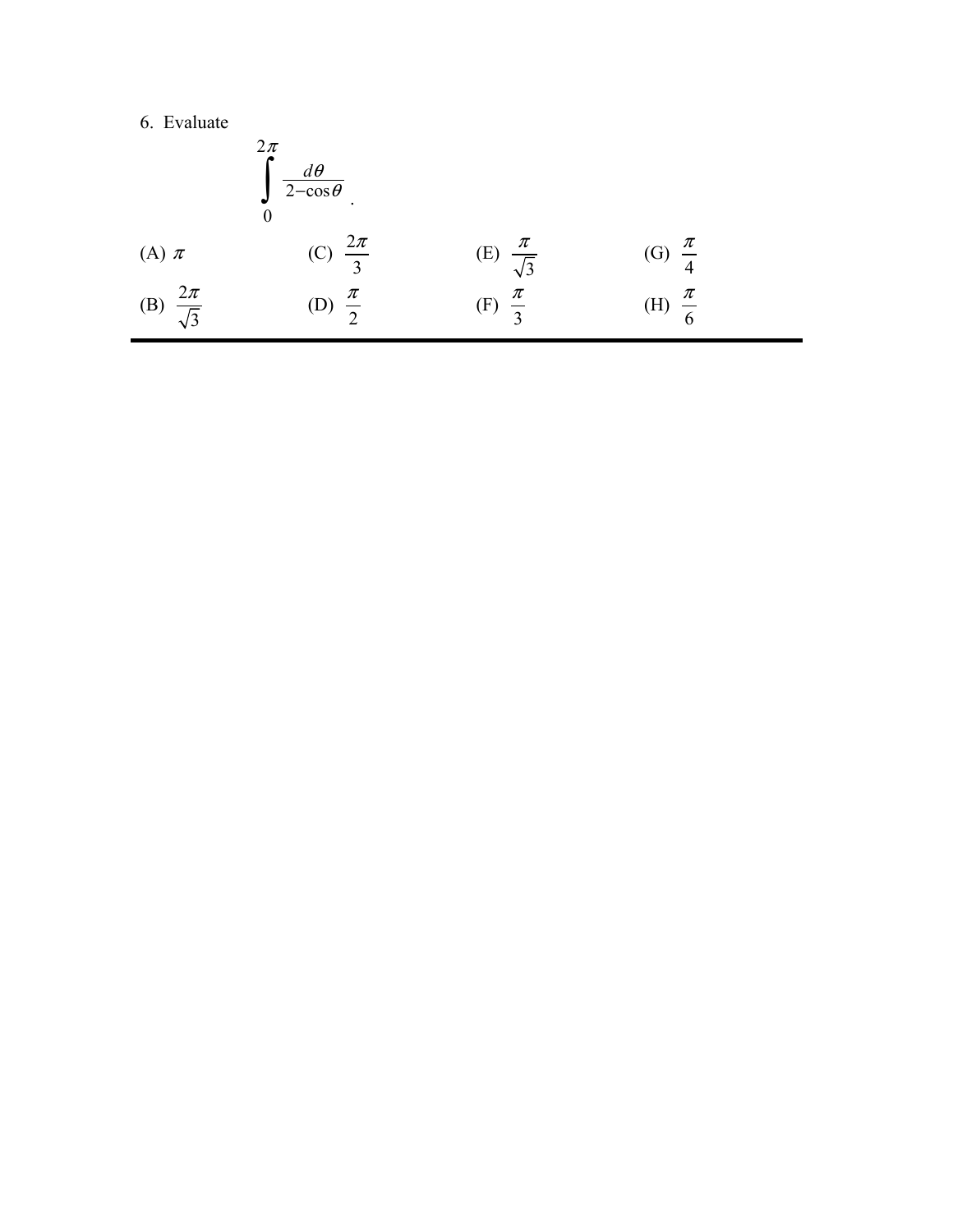(A) 
$$
-\pi
$$
  
\n(B)  $-\frac{\pi}{12}$   
\n(C)  $-\frac{\pi}{24}$   
\n(D) 0  
\n(E)  $\frac{\pi}{24}$   
\n(E)  $\frac{\pi}{24}$   
\n(E)  $\frac{\pi}{24}$   
\n(E)  $\frac{\pi}{12}$   
\n(E)  $\frac{\pi}{12}$   
\n(E)  $\frac{\pi}{12}$   
\n(E)  $\frac{\pi}{12}$   
\n(E)  $\frac{\pi}{12}$   
\n(E)  $\frac{\pi}{12}$   
\n(E)  $\frac{\pi}{12}$   
\n(E)  $\frac{\pi}{12}$   
\n(E)  $\frac{\pi}{12}$   
\n(E)  $\frac{\pi}{12}$   
\n(E)  $\frac{\pi}{12}$   
\n(E)  $\frac{\pi}{12}$   
\n(E)  $\frac{\pi}{12}$   
\n(E)  $\frac{\pi}{12}$   
\n(E)  $\frac{\pi}{12}$   
\n(E)  $\frac{\pi}{12}$   
\n(E)  $\frac{\pi}{12}$   
\n(E)  $\frac{\pi}{12}$   
\n(E)  $\frac{\pi}{12}$   
\n(E)  $\frac{\pi}{12}$   
\n(E)  $\frac{\pi}{12}$   
\n(E)  $\frac{\pi}{12}$   
\n(E)  $\frac{\pi}{12}$   
\n(E)  $\frac{\pi}{12}$   
\n(E)  $\frac{\pi}{12}$   
\n(E)  $\frac{\pi}{12}$   
\n(E)  $\frac{\pi}{12}$   
\n(E)  $\frac{\pi}{12}$   
\n(E)  $\frac{\pi}{12}$   
\n(E)  $\frac{\pi}{12}$   
\n(E)  $\frac{\pi}{12}$   
\n(E)  $\frac{\pi}{12}$   
\n(E)  $\frac{\pi}{12}$   
\n(E)  $\frac{\pi}{12}$   
\n(E)  $\frac{\pi}{12}$   
\n(E)  $\frac{\pi}{12}$   
\n(E)  $\frac{\pi}{12}$   
\n(E)  $\frac{\pi}{12}$   
\n(E)  $\frac{\pi}{12}$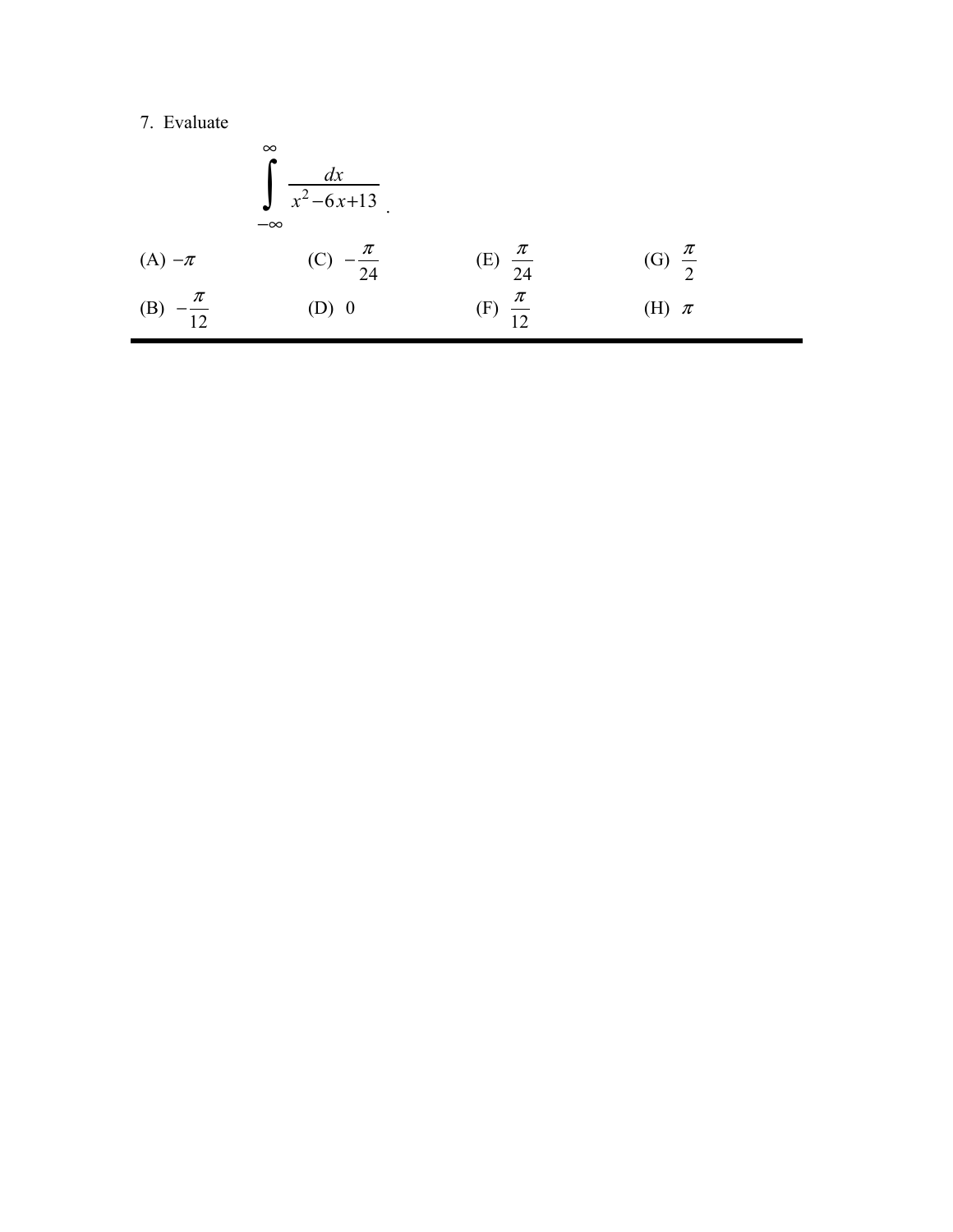8. In the Fourier series expansion of  $f(x) = 2x^2 - 1$  on (-1,1) find the coefficient on the cos( $4\pi x$ ) term.

| $(A)$ 0                | (C) $\frac{1}{2\pi}$  | (E) $\frac{1}{2}$       | $(G)$ 1 |
|------------------------|-----------------------|-------------------------|---------|
| (B) $\frac{1}{2\pi^2}$ | (D) $\frac{2}{\pi^2}$ | $(F)$ $\stackrel{2}{-}$ | $(H)$ 2 |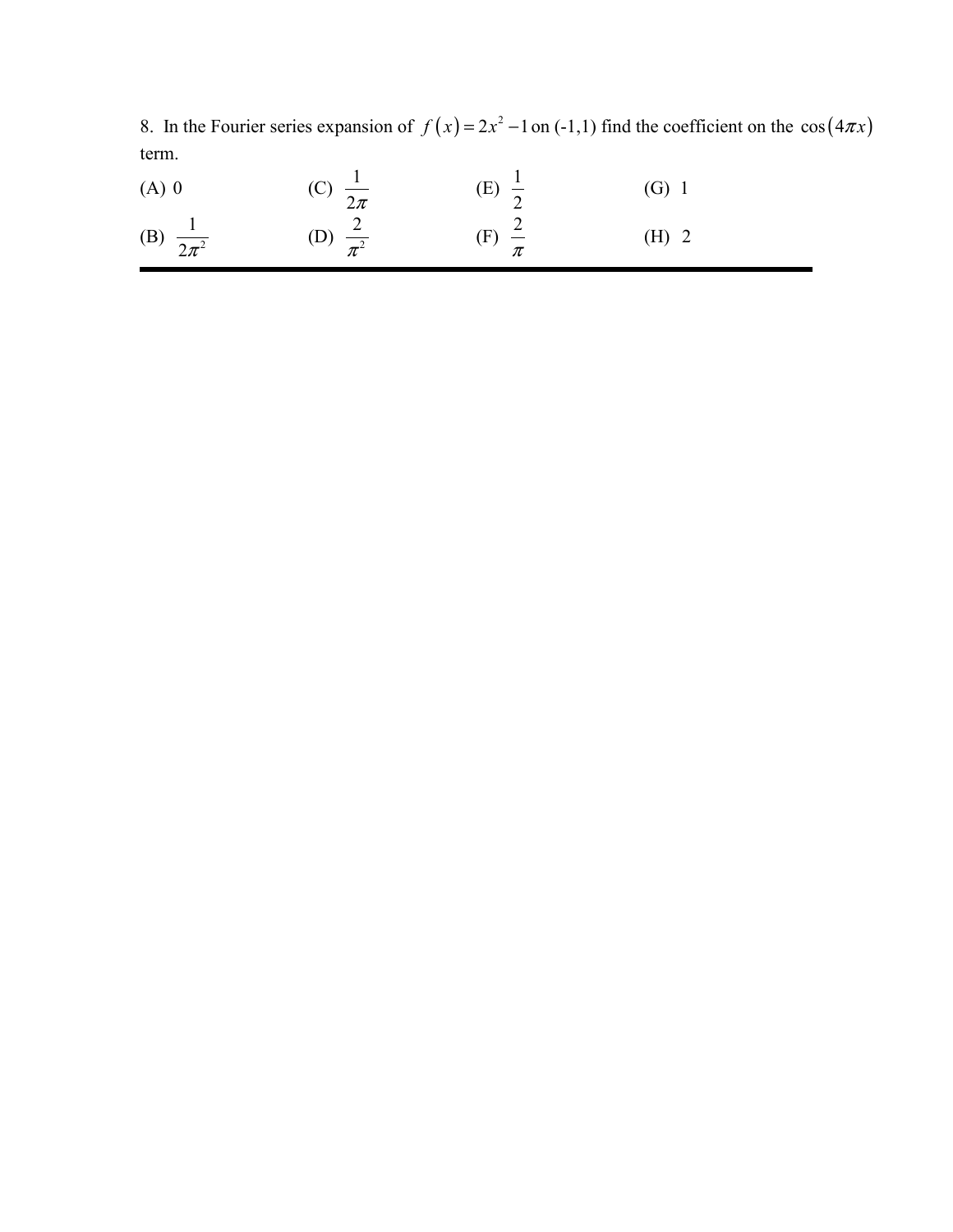9. Consider the Sturm-Liouville problem defined on 0 2  $\leq x \leq \frac{\pi}{2}$ :

$$
y'' + \lambda y = 0
$$
  $y(0) = 0, y'\left(\frac{\pi}{2}\right) = 0$ .

Find all eigenvalues  $\lambda_n$ ,  $n = 0, 1, 2, \dots$ .

(A) 
$$
\lambda_n = n^2
$$
 (C)  $\lambda_n = \frac{n}{4}$  (E)  $\lambda_n = \frac{(2n-1)\pi}{4}$  (G)  $\lambda_n = \frac{(2n-1)^2 \pi}{2}$   
\n(B)  $\lambda_n = \frac{n^2}{4}$  (D)  $\lambda_n = \frac{(2n-1)\pi}{2}$  (F)  $\lambda_n = (2n-1)^2$  (H)  $\lambda_n = \frac{(2n-1)^2 \pi}{4}$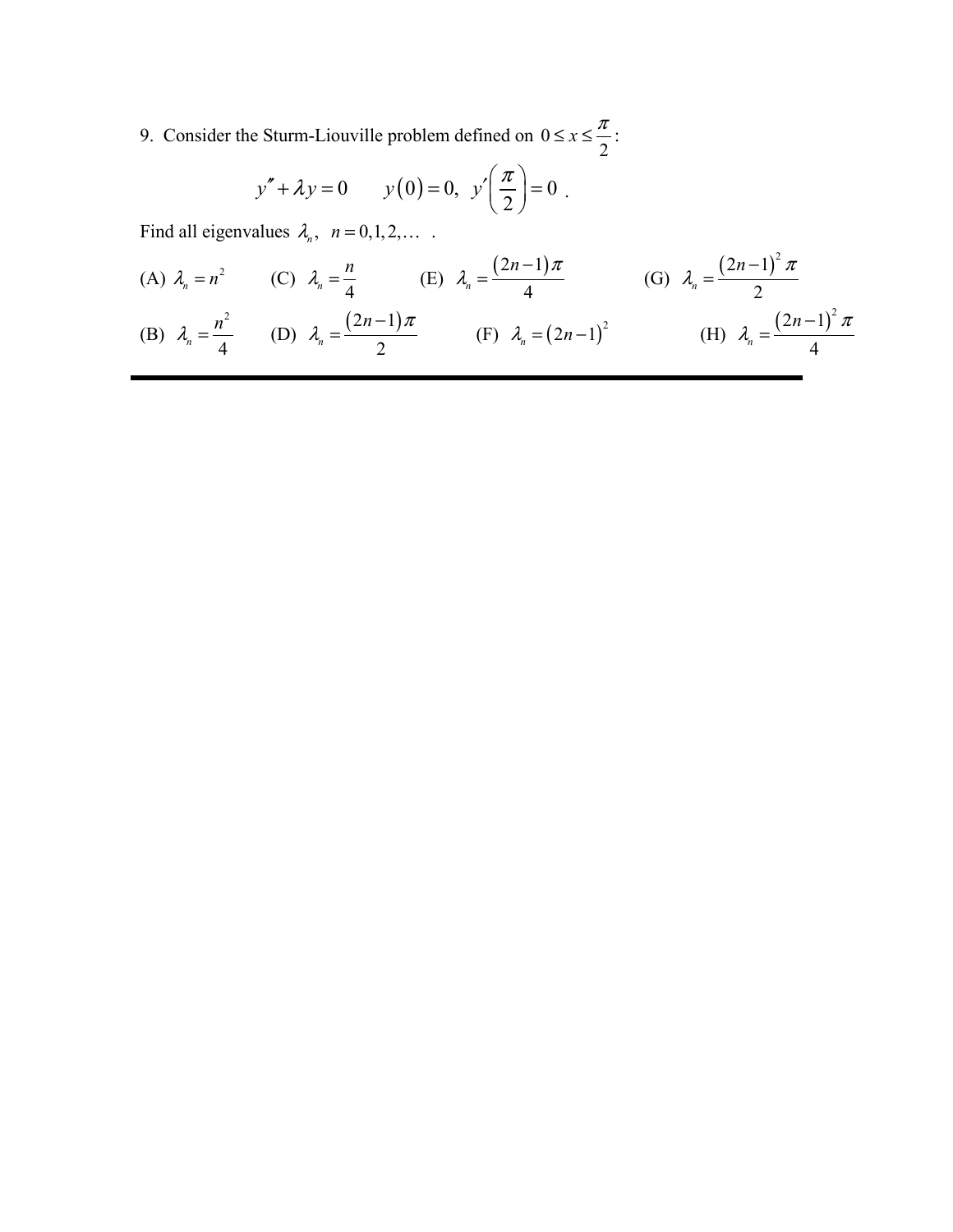10. The solution  $u(x,t)$  defined for  $0 \le x \le 2, t \ge 0$  to the wave equation

$$
u_{tt} = u_{xx} \text{ with boundary conditions } u_x(0,t) = u_x(2,t) = 0 \text{ is}
$$
  
\n
$$
u(x,t) = \sum_{n=0}^{\infty} \left[ A_n \cos\left(\frac{n\pi}{2}t\right) + B_n \sin\left(\frac{n\pi}{2}t\right) \right] \cos\left(\frac{n\pi}{2}x\right).
$$
  
\nFind  $u\left(\frac{1}{3},\frac{1}{2}\right)$  with initial conditions  $u(x,0) = 3\cos(\pi x)$  and  $u_t(x,0) = 2\cos(3\pi x)$ .  
\n(A)  $\frac{1}{\pi}$  \t(C)  $\frac{3}{\pi}$  \t(E)  $\frac{2}{3\pi}$  \t(G)  $\frac{1}{2}$   
\n(B)  $\frac{2}{\pi}$  \t(D)  $\frac{1}{3\pi}$  \t(F)  $\frac{1}{3}$  \t(H) 2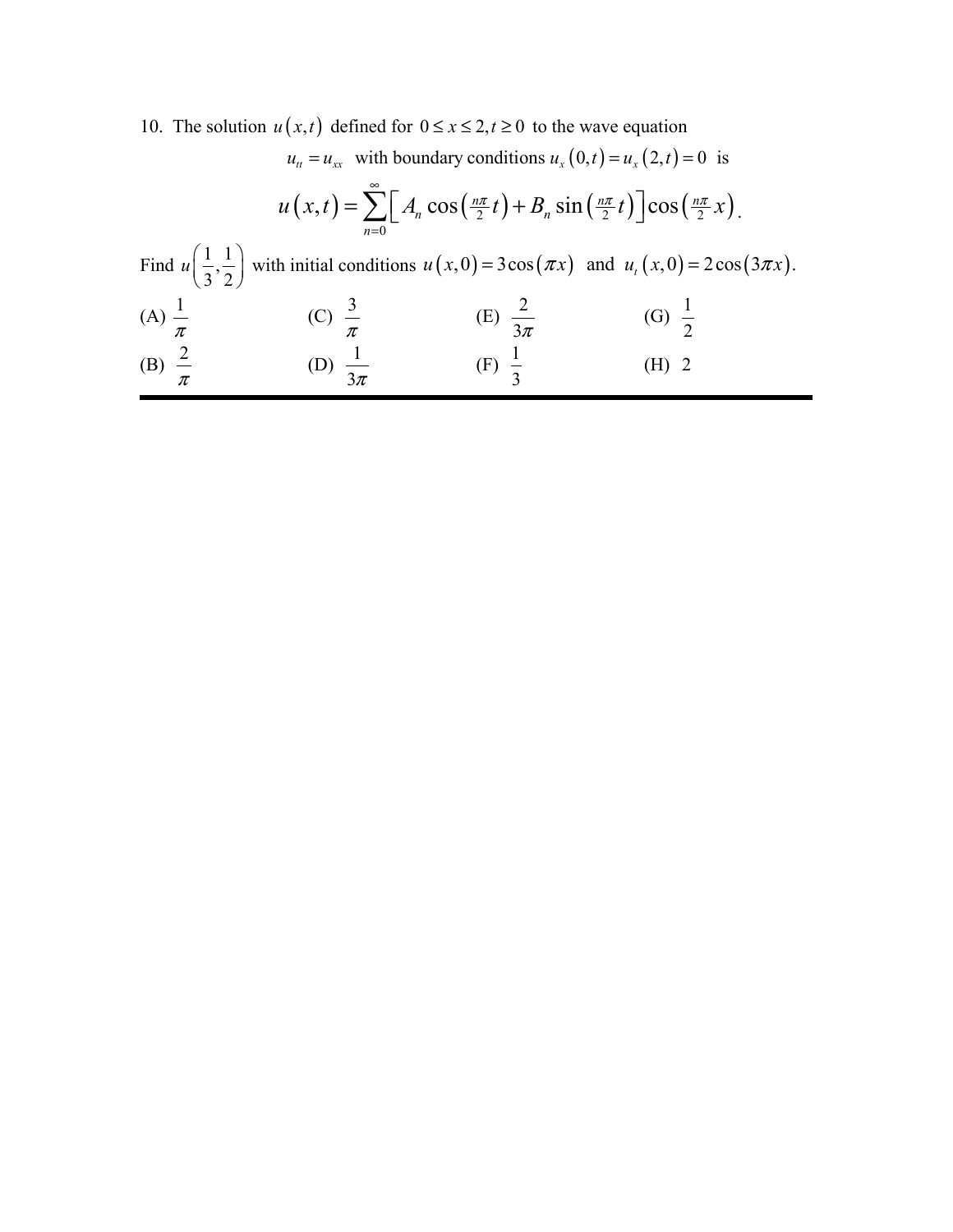11. Let  $u(x,t)$  be a function defined for  $0 \le x \le \pi, t \ge 0$  such that

$$
u_t = u_{xx} + 2u_x
$$

with boundary conditions  $u(0, t) = u(\pi, t) = 0$  for all  $t \ge 0$ 

and initial condition  $u(x, 0) = e^{-x} \sin(2x)$ .

Use separation of variables to find  $u\left(\frac{\pi}{4},1\right)$ .

| (With separation constant $-\lambda$ , you will find non-trivial solutions when $\lambda > 1$ , say $\lambda = 1 + \alpha^2$ ) |                             |                            |                             |
|--------------------------------------------------------------------------------------------------------------------------------|-----------------------------|----------------------------|-----------------------------|
| (A) $e^{-1-\frac{\pi}{2}}$                                                                                                     | (C) $e^{-5-\frac{\pi}{2}}$  | (E) $e^{-1-\frac{\pi}{4}}$ | (G) $e^{-5-\frac{\pi}{4}}$  |
| (B) $e^{-2-\frac{\pi}{2}}$                                                                                                     | (D) $e^{-10-\frac{\pi}{2}}$ | (F) $e^{-2-\frac{\pi}{4}}$ | (H) $e^{-10-\frac{\pi}{4}}$ |